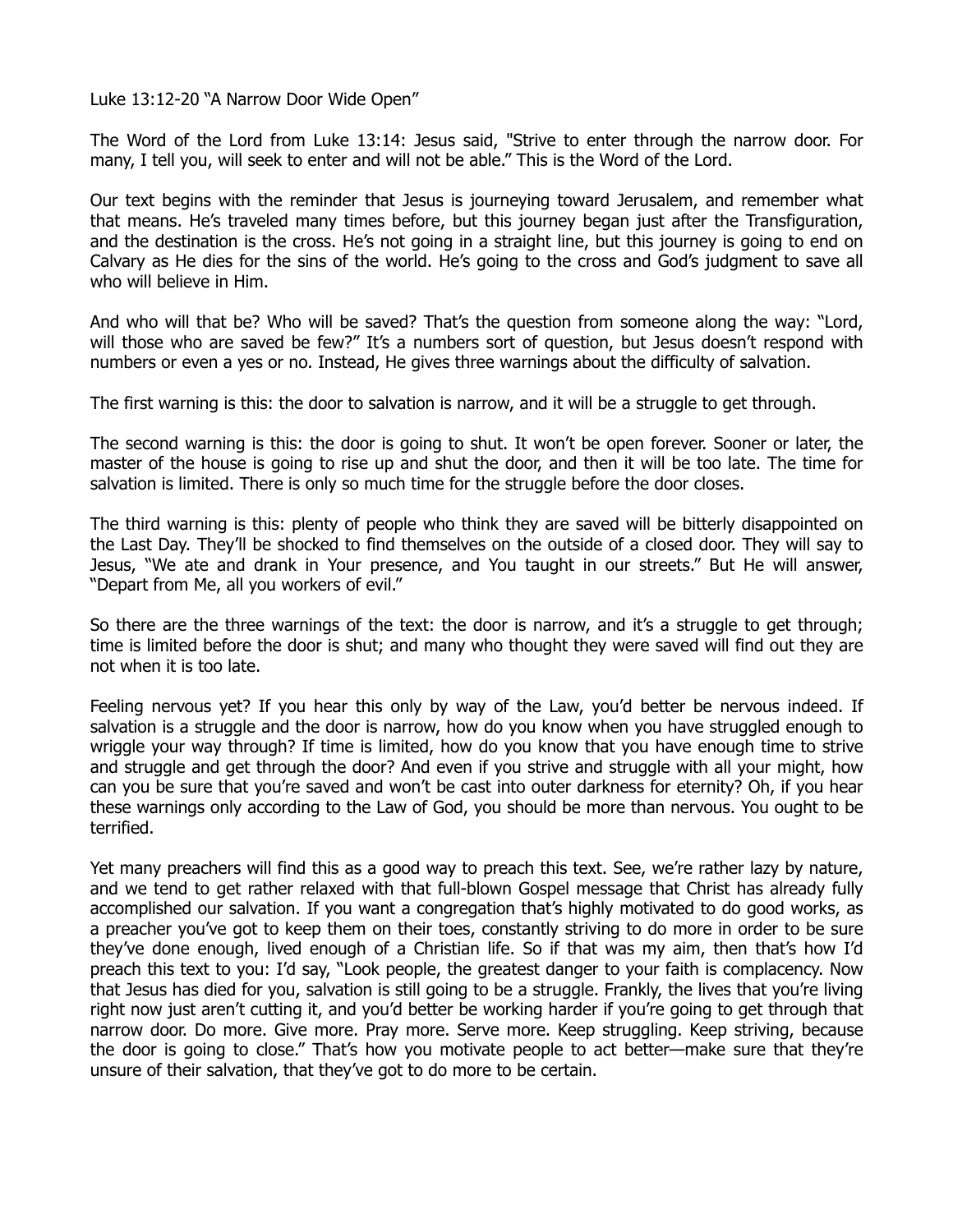But that's a terrible sermon. In fact, that sermon is exactly what Jesus is warning against! The greatest danger to your faith here is not complacency. It's believing that your salvation comes about because of you, your striving and your struggle.

Good News in the Three Warnings

We need to look back and look at the context of Luke 13. Earlier in the chapter, Jesus has just healed a woman with a disabling spirit that has left her hunched over for 18 years—He's just demonstrated God's mercy and healing. But the ruler of the synagogue objects—he declares that the miracle is wrong because Jesus has done it on the Sabbath. He's worked a wonder on the Day of Rest, and thus He's broken the rules. There's the tension that pervades Luke 13 and all of Jesus' ministry: does salvation come because man keeps the rules, or because God comes near and does the miraculous saving?

So when Jesus gives these three warnings in our Gospel lesson, He's warning against trusting in your own efforts with each one. "Strive to enter through the narrow door," He says. "For many, I tell you, will seek to enter it and not be able." The door to salvation is narrow, because there is only one way to heaven. Jesus is that Door; as He says in John 14:6, "I am the Way, the Truth and the Life; no one comes to the Father except through Me." The fact that the door is narrow is in fact a warning, because man naturally believes that there are all sorts of ways to earn salvation—by works, by pilgrimages, by different gods, by doing this or that. When salvation is left to man, he always comes up with an endless list of ways to please God. He proclaims that the way to heaven is wide—and there's no greater evidence of that today than the lazy statement that all religions lead to heaven. Against all of that, Jesus warns that He is the only Savior; but if you are tempted to hear that as bitter news, it is not so. When Jesus declares that the door is narrow, He is declaring that there is a door. He is proclaiming that there is a way to heaven, despite the sinfulness and evil of man. If you're in a burning building, you don't complain that only one exit is clear— you go through it! Likewise, it's nonsense when one complains that God is unfair when He provides only one Savior. The truth is that the one Savior has suffered hell and died for all the world. The work is done. Why would God need to provide another Savior, another door, if Christ has done it all?

Yet, many will be unable to enter it. The door is too narrow. Why? Because salvation is a matter of repentance and faith, not your works. By the grace of God, you can go through. But try to bring along a few trophies to show off to God, to say, "This is why I deserve to be here," and you'll find they won't fit through the door. This was a huge problem for those around Jesus during His ministry, because the Pharisees were always teaching that you're saved because you've got enough good works to show off to God. In fact, they were so sure that their works would save them that they saw no need for Jesus—in fact, they believed they had to put Him to death for telling them not to trust in their works, but in Him. Don't be deceived: there's a Pharisee inside of you, too. Your Old Adam likes to put on a nice outfit now and then and persuade you that God loves you because of the good stuff you do—he does this to distract you from the grace that Jesus offers. That's why you repent whenever you think that you need to impress God with your righteousness for Him to save you.

And that's why you rejoice—there is a door to heaven, and His name is Jesus. This door is narrow because you don't need anything but Him and the grace He has won for you on the cross.

We should probably add that the door is so narrow as to admit individuals, not groups. Another big false belief in Jesus' time among His fellow Jews was the idea that they were automatically going to heaven because they were descendants of Abraham. They didn't believe in salvation by faith, but salvation by the right ancestry. The same temptation exists today, and plenty find themselves saying nonsensical things like "I am a Christian because my parents are Christians," or "I must be going to heaven because my name is on a church roster." This isn't salvation by faith, but salvation by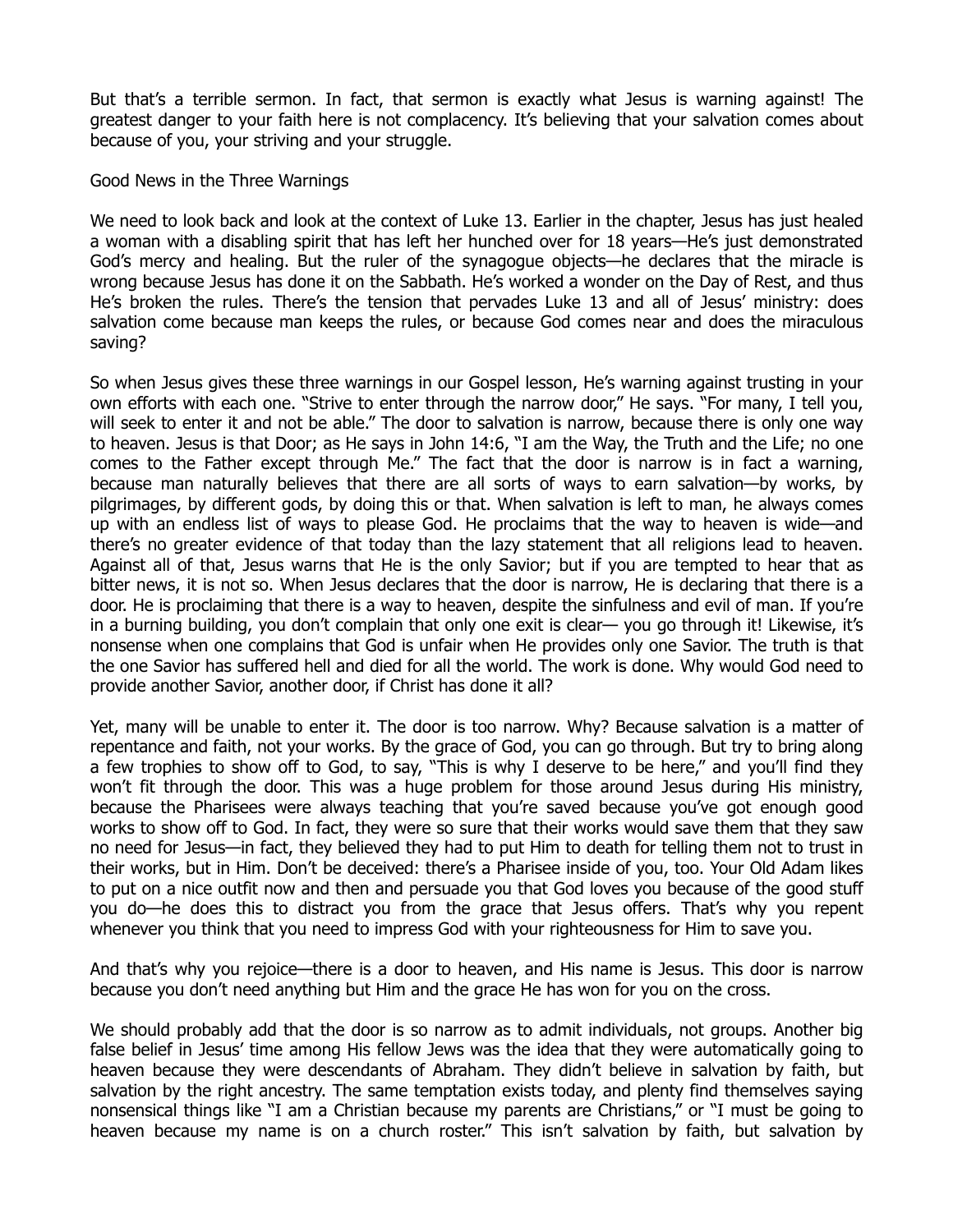membership. But again, the door is narrow: it doesn't admit people in groups. It admits individuals instead; because as soon as you say that you're saved by belonging to a group, you're saying that you're not saved because Christ has died for you. So when you think that salvation is about belonging to this group or that club, you repent for the offense it gives to your Savior who has died for you. And you rejoice, for there is very good news for you in this: it is the news that Jesus has certainly died for you. If Jesus only died for certain groups or families, then what if you didn't belong to them? What hope would you have? None. But because Christ has died for all, you can be sure that His grace is for you.

So "strive to enter through the narrow door," says Jesus. Struggle to enter it. Let's be clear: the struggle isn't your striving to do good works. The struggle, the ongoing struggle, is repentance. It's striving against the temptations of your old sinful flesh that want you to trust in yourself. It is, by the grace of God and by the faith that He gives, saying, "I repent of my sin and I trust in Christ alone for my salvation."

What of the other two warnings? The second one is that time is limited before the master of the house rises and shuts the door. Once the door is closed on the Last Day, it will not open again. Now, the Master of the house is Jesus, who has died and is risen: the door could shut any day. You want to have your ducks in a row, be sure you're inside. Remember what we said before: if getting through the door is by your work, then that's a terrifying warning because you can't be sure you have enough time to do enough good to enter—if that were even possible. But there's better news for you here: the striving is repentance. Jesus is saying, "Repent before I return in judgment." If you are repentant and forgiven, then heaven is yours. You don't have to wonder if you've done enough to be ready instead, you can be certain that you're forgiven enough right now. If the Lord returns today, heaven is yours because Christ has made it so by forgiving your sins.

The third warning Jesus gives is that many who thought they were saved will find out they are not when it is too late. They will say, "We ate and drank in Your presence, and You taught in our streets;" but Jesus will respond, "I tell you, I do not know where you come from. Depart from Me, all you workers of evil!" That's a serious warning, too—how awful to assume that you are saved, then to be shut out at the end. The context is important to understand the warning: remember that Jesus ate with Pharisees and taught them often. They were in His presence, but they still trusted in their own works, not His grace. Some may have gotten along well with Him, for all we know; but if they didn't trust in Him, they remained lost. So it is today: one can be in the presence of Jesus for now and still be lost. Jesus is, after all, present here. When you hear His Word, the Word made flesh is present here to give you grace and life and salvation. In your baptism, it is the Word Incarnate in and with the water—it's Jesus joining you to His death and resurrection. And, of course, in the Lord's Supper He is the Host, as well as the Meal. You eat and drink in His presence, as He gives you His body and blood for the forgiveness of sins.

Now, one can be a hypocrite in the presence of God, hearing Him teach and eating His Supper but still trusting in his own goodness to get to heaven. There will be many on the Last Day who say, "We ate and drank in Your presence and heard You teach—didn't our every-Sunday attendance earn a place in heaven?" The answer is no: it's not your work that gets you there, but the forgiveness that Jesus gives in His means of grace. So you repent when you believe it's your work of attending, of paying attention, of eating and drinking that makes God love you. And instead, you rejoice that the Lord Himself is present to speak and to feed you with forgiveness, life and salvation.

That's the Good News you find in these three warnings: the door is narrow, but the door is there, and it is only narrow because you need nothing else but Jesus for salvation. The time of salvation is limited, but you're prepared by grace if the Lord returns today, for He has done everything to accomplish your salvation and there's nothing left to do. Not everyone who has been in the presence